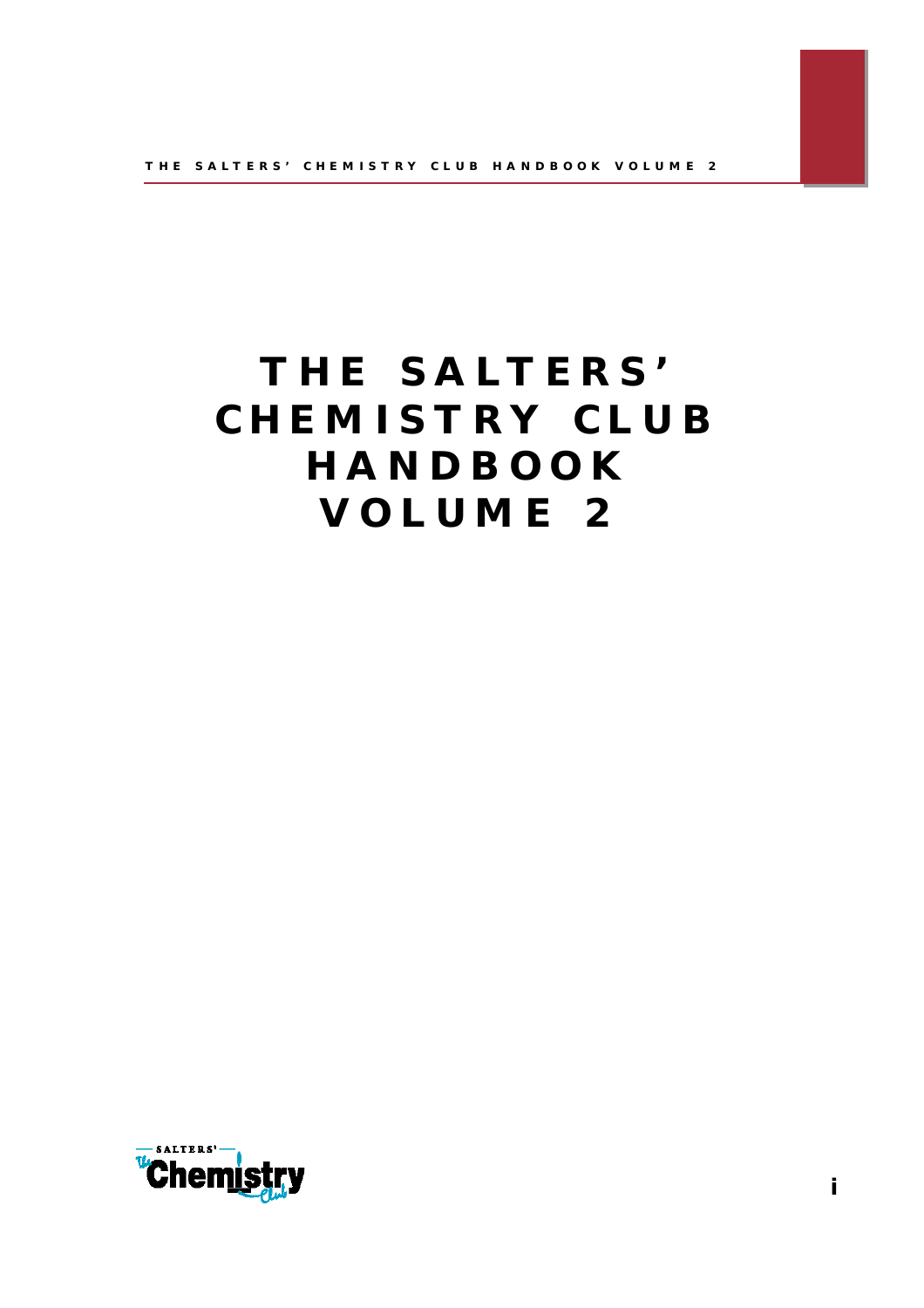### **Contributors**

**Production team** Donna Evans, Janet Taylor, Elaine Wilson

**Safety adviser**

Peter Borrows (CLEAPSS School Science Service)

**Project co-ordinator** Jenny Jones (Industry Supports Education)

### **The Salters'Chemistry Club**

Audrey Strong (Manager, The Salters'Institute) Maureen Westmarland (Salters'Chemistry Club Administrator) Annelise Nunn (Fundraising Consultant, Salters'Chemistry Club)

### **Members of the Steering Committee**

Susan Anderson, St Marylebone School, London Peter Borrows, CLEAPSS School Science Service Gordon Gentry, Rickmansworth School, Hertfordshire Anne Grant, Dame Alice Harpur School, Bedford Karen Marshall, Bruton School for Girls, Somerset Elaine Wilson, Homerton College, Cambridge

#### **Schools which hosted trials of practicals and demonstrations** The King's School, Ely

St Marylebone School, London **Puzzles and Games**

Karen Marshall

### **Teachers and technicians who took part in the trials**

Zahida Agha, Bentley Wood High School, Stanmore; Susan Anderson, St Marylebone School, London; Jacky Bell, Park High School, Kings Lynn; Jane Byrne, Gable Hall School, Essex Patricia Cousins, Downham Market High School; Richard Curtis, Bearwood College, Wokingham; Linda Estruch, Heathfield School, Pinner; Gordon Gentry, Rickmansworth School, Herts; Janet Goodall, Deacons School, Peterborough; Sue Grigson, Gable Hall School, Essex; Julie Hayden, Hinchley Wood School, Esher; Mark Howson, Portsmouth Grammar School; John Jermy, The King's School, Ely; Kath King, Perse School for Girls, Cambridge; Jacqui Land, Edenham High School, Croydon; Alyson Mansfield, St Marylebone School, London; Karen Marshall, Bruton School for Girls, Somerset; Gwyneth Meredith, Kesteven & Sleaford High School; Yas Mohammed, The Priory LSST, Lincoln; Eva Morris, Tideway School, Newhaven; Richard Nash, Kent College, Tunbridge Wells; Orestes Olivera, St Marylebone School, London; Wendy Pitt, The King's School, Ely; Fiona Ross, The King's School, Ely; Marcus Rowland, St Marylebone School, London; Julie Smith, Stony Dean School, Amersham; Lesley Stanbury, St Albans School; Valerie Stevens, Stony Dean School, Amersham; Louise Taylor, Sacred Heart High School, London; Jane Tudor, Marist Convent Senior School, Ascot; Richard Tunnell, John Penrose School, Uxbridge; Jenny Unwin, Brentwood County High School

### **Other contributors**

Steven England, St Wilfrid's School, Exeter; Stewart McCutcheon, Castle Douglas High School

*'I started to develop an unhealthy interest in chemistry during enjoyable lessons with Dr Wilf Jary who fascinated me most with his ability, when using a gas blowpipe to melt lead, to blow continuously without apparently stopping to breathe in. I, like most chemists I know, was also attracted by the smells and bangs that endowed chemistry with a slight but charismatic element of danger.*

*Chemistry is at the centre of all our lives and essential to this country's future. I greatly welcome this initiative of the Salters' Chemistry Club to increase the appeal of chemistry to young people by encouraging the formation of chemistry clubs in schools.'*

*Professor Sir Harry Kroto, British Nobel Laureate for Chemistry 1996*

*'Whenever I come to Chemistry Club I know I'm going to enjoy myself because we always do something new and interesting.'*

*'I enjoy Chemistry Club because of all the bangs and smells and colours and discovering new things.'*

*'I remember we made a colour indicator from flowers and tested it with sodium hydroxide. I was amazed that it started pink and went green.'*

*Year 7 pupils (age 11-12)*

#### **First published 2001**

© Salters'Chemistry Club 2001. Copyright is waived for teachers wishing to photocopy parts of this handbook for educational purposes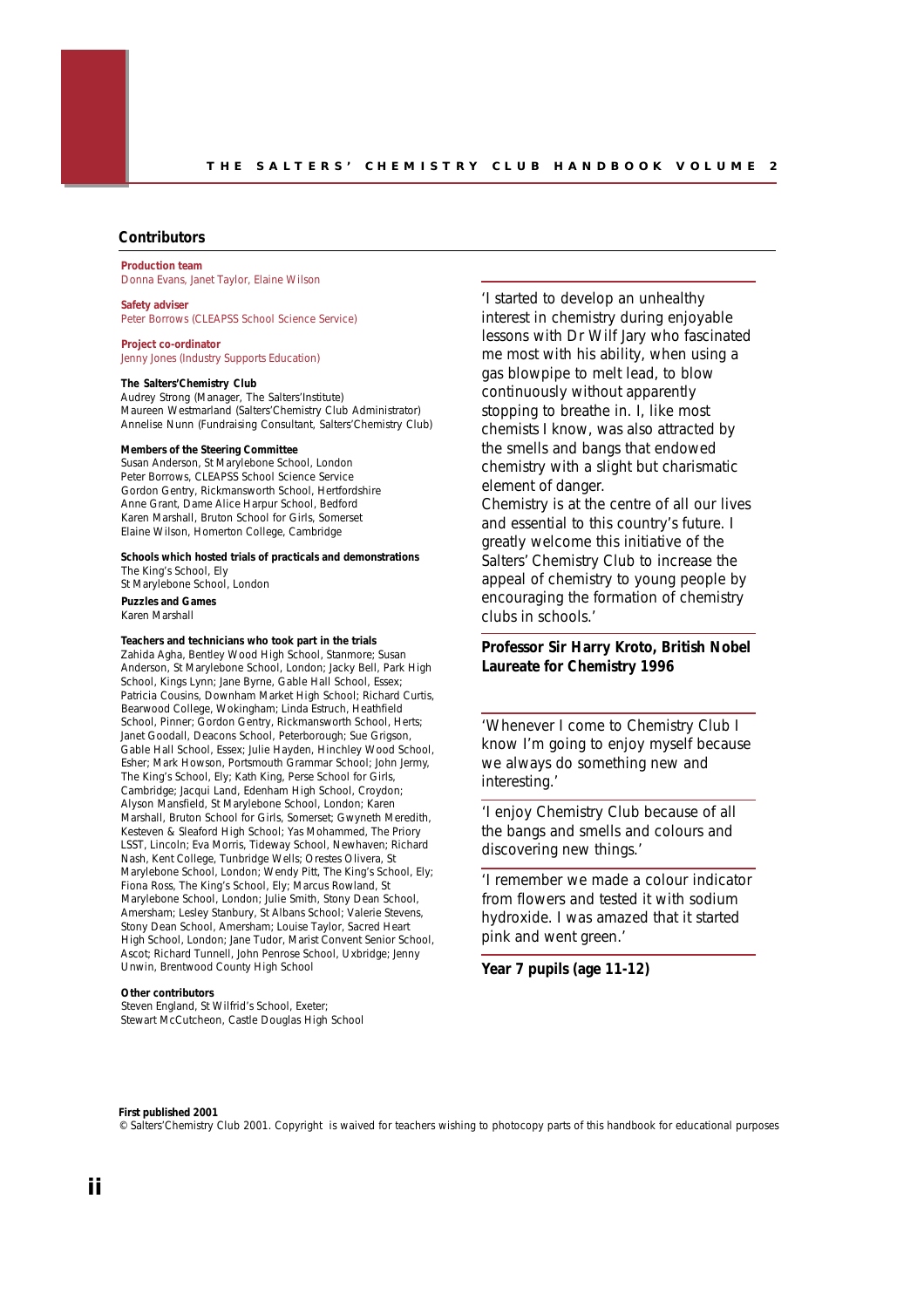# *The Salters' Institute*

*The Salters' Institute of Industrial Chemistry is the flagship charity of the Salters' Company and was founded to re-establish the Company's former connection with the chemical industry.*

*The Salters' Chemistry Club's objectives and work form part of the Institute's goal to promote the appreciation of chemistry and related sciences among the young, and to encourage careers in the teaching of chemistry and in the UK chemical and allied industries.*

# **The Salters' Chemistry Club**

The **Salters' Chemistry Club's** main objective is to encourage the formation of school chemistry clubs and promote university-based regional events to make chemistry more relevant, exciting and fun for 11 to 14 year old pupils.

The school clubs give young people the chance to experiment with hands-on chemistry where there may be limited opportunities within the curriculum. Clubs can also provide a focus for working with local science-based companies and universities.

Indeed, a further aim of the **Salters' Chemistry Club** is to encourage the development of long-term links between schools, universities and industrial companies.

# *Sponsors*

The **Salters' Chemistry Club** wishes to acknowledge the generous financial contributions from the following organisations towards the cost of publishing this resource.

> *BNFL Department of Trade and Industry GlaxoSmithKline*  $ICI$